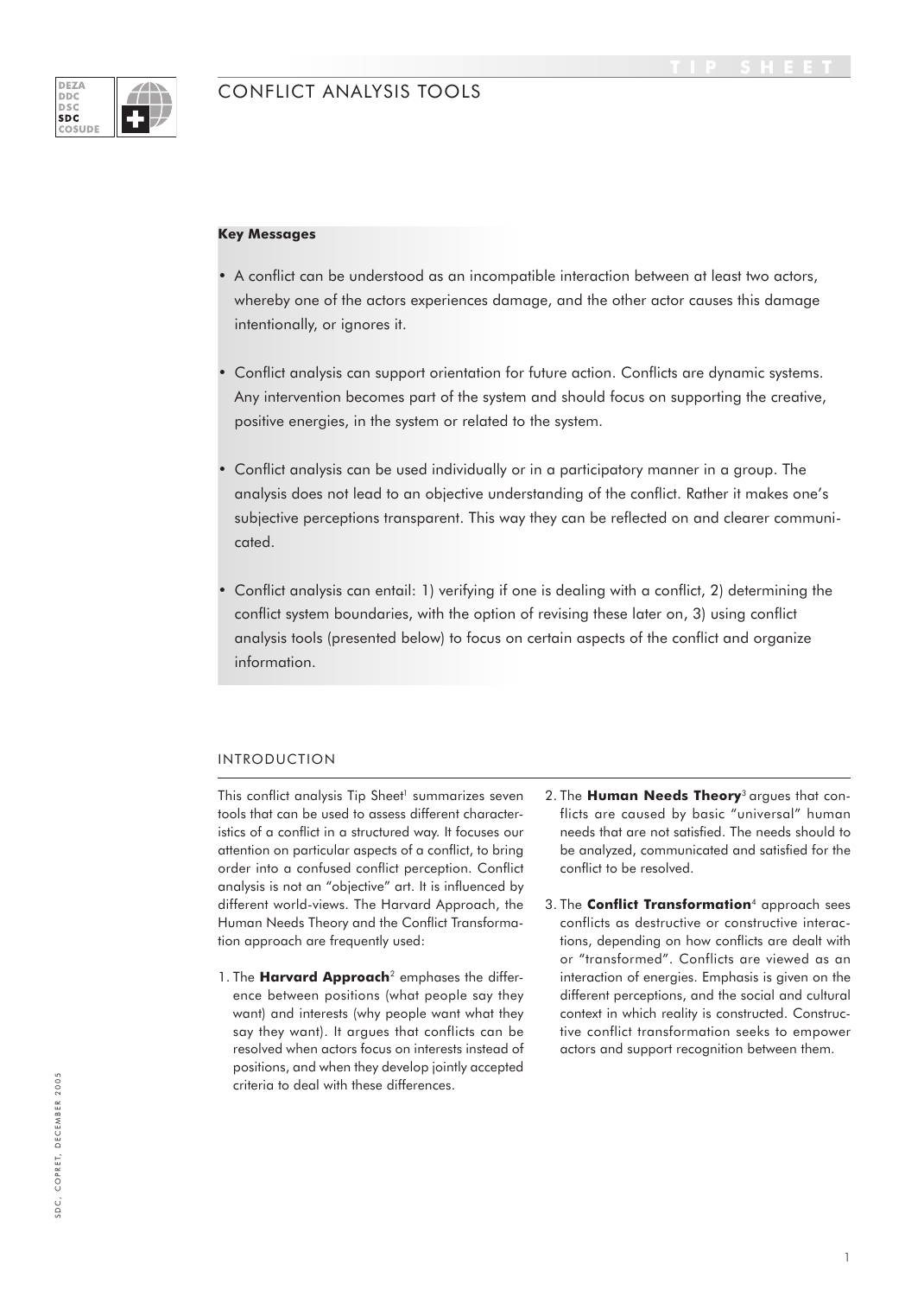Once we have decided that the situation we are dealing with is a conflict, we need to decide on the system boundaries. What actors and factors do we want to focus on, which ones shall we leave out for the moment? One can focus on various "systems". Every conflict is a sub-system in a larger system – its context (or super-system). A conflict in one sub-system may only be a symptom of a conflict located in the "context" of a larger system. Domestic violence, for example, may be part of a conflict between two land-use systems, which is embedded in an ethnopolitical conflict in one country, which in its turn is affected by different international policies dealing

with economic trade. A conflict is often enacted at a system's weakest point, not necessarily where it is caused. Thus whenever analyzing conflicts, we must consider the system boundaries we have set, and reflect on how they relate to the environment the conflict is embedded in. Depending on where we set the boundaries, the conflict will present itself differently. The boundaries have to be revised periodically, to make sure we are working where we have the best leverage. After setting the conflict system boundaries, we can use one or more of the following tools to deepen our insight onto various aspects of the conflict.

# HOW TO USE THE CONFLICT ANALYSIS TOOLS

All the conflict analysis tools are structured in the same way: 1) description of the tool, 2) aim of the tool, and 3) step by step instructions on how to use the tool. The tools can be categorized according to their focus on dynamics, actors, causation, structures, issues and options/strategies. The Conflict Wheel summarizes all the tools and helps you decide which tool to use for which aspect.

### SUMMARY OF CONFLICT ANALYSIS TOOLS

- 1. Conflict Wheel: Introduces six important dimensions of conflict analysis (dynamics, actors, causation, structures, issues and options/strategies). It organizes the other conflict analysis tools and is a "meta" tool.
- 2. Conflict Tree: The conflict tree deals with the difference between structural and dynamic factors, visualizing how conflict issues link these two aspects.
- 3. Conflict Mapping: The conflict mapping focuses on actors and their interrelationships. It is a good tool to start analyzing a conflict. Power asymmetry can be represented by the relative size of the actors circles. Animosity and alliances are symbolized with lines.
- 4. Glasl's Escalation Model: The model aims to fit our conflict intervention strategy to the conflict parties' escalation level. The message is that it may be pointless to talk to a suicide bomber, or shoot people who are shouting at each other.
- 5. INMEDIO's Conflict Perspective Analysis (CPA): The Conflict Perspective Analysis (CPA) focuses on the different perspectives of the various parties. By putting them side by side, one can see where there are differences and things in common. CPA follows the phases of a mediation. It is a good preparation for a mediation, can also be used to coach one conflict party. CPA does not look explicitly at structures or context.
- 6. Needs-Fears Mapping: Similar to the CPA, this method focuses on actors and their issues, interests, needs, fears, means and options. It allows for a clear comparison of actors similarities and differences in the form of a table.
- 7. Multi-Causal Role Model: This model focuses on causation, on the different quality of reasons, triggers, channels, catalysts, and targets. Content and actors, dynamics and structures are also considered.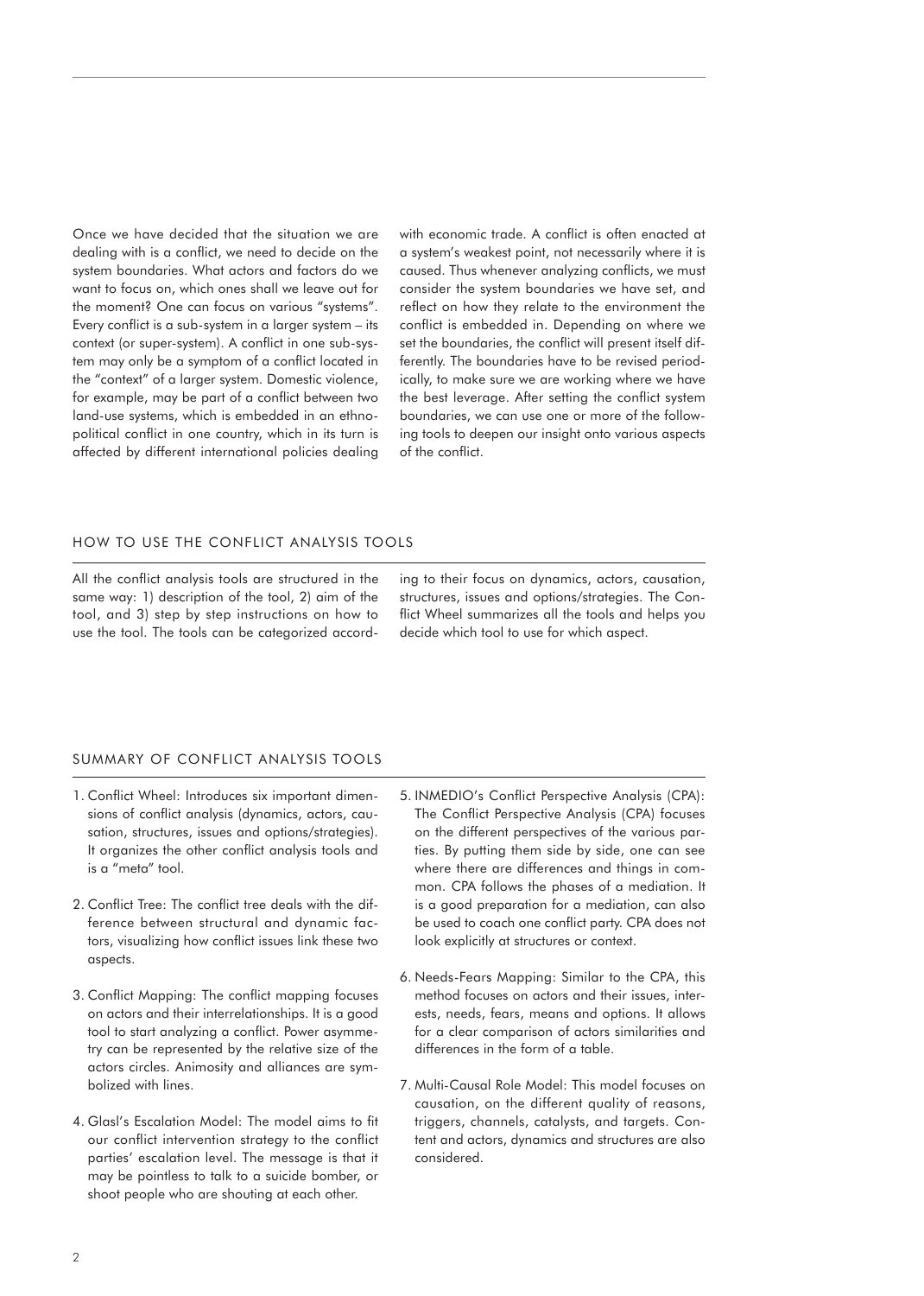## TOOL 1: THE CONFLICT WHEEL

Description: The conflict wheel is a "meta" conflict analysis tool, introducing the others tools. Each of the six sections of the wheel can be further analysed using tools presented below (or references to other Tip Sheets). The Wheel gives a first overview of a conflict, before analysing specific aspects. The Wheel symbolizes wholeness and movement, once the various aspects have been examined, they need to be brought together again, to get the conflict analysis "rolling".

- Aim: → To organize the other conflict analysis tools
	- $\rightarrow$  To serve as an overview when first approaching a conflict.
- 1. Actors/Relations: Actors or "parties" are people, organizations or countries involved in a conflict. If they are directly involved in the conflict they are called "conflict parties", if they become involved transforming the conflict, they are called "third parties". Stakeholders have an interest in the conflict or its outcome, but are not directly involved.

Conflicts by definition refer to frictional relationships between parties.

- 2. Issues are the topics of the conflict; what people discuss or fight about.
- 3. Dynamics refer to the escalation level of the conflict, the intensity of interaction, the "temperament" and the energy of a conflict that transforms people.
- 4. Context/Structures: The conflict context and structural factors are often outside the conflict system one is looking at. Structural violence refers to violence that is not directly caused by people, but by the economic and political systems in place, e.g. causing poverty.
- 5. Causation: Conflicts are never mono-causal, but multi-causal and systemic factors interact. Instead of saying that everything is related to everything, it is helpful to differentiate between different "causes" or influence factors.
- 6. Options/Strategies: This point examines ways to deal with the conflict, strategies that are used or could be used, conflict party or third party efforts to de-escalate the conflict.



## **Step by step instructions:**

1. Draw a wheel, list the various aspects in the six sections of the wheel.

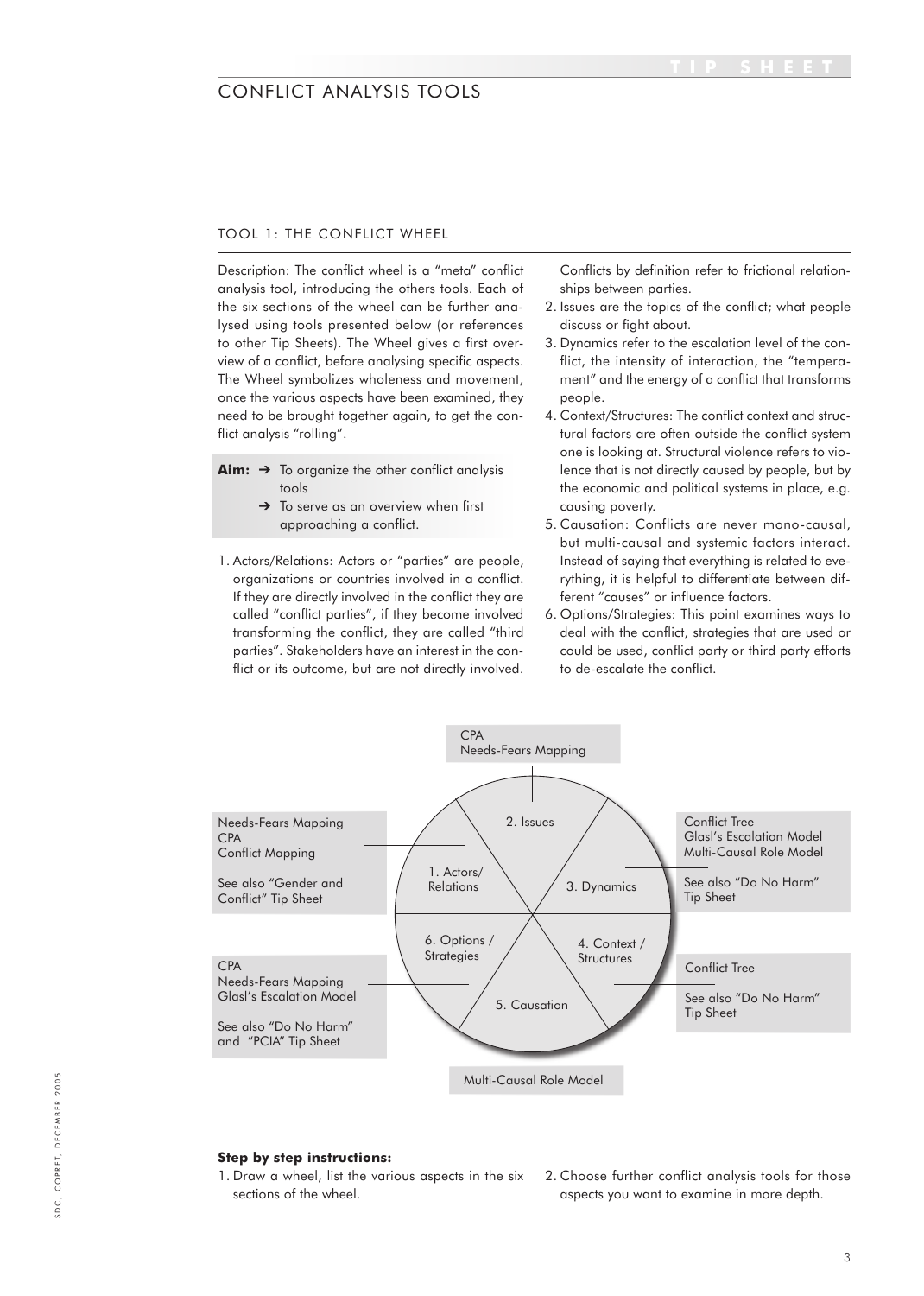# TOOL 2: THE CONFLICT TREE<sup>5</sup>

Description: The conflict tree is a visualizing and sorting tool. The tree visualises the interaction between structural, manifest and dynamic factors. The roots symbolise structural "static" factors. The trunk represents the manifest issues, linking structural factors with the dynamic factors. The leaves moving in the wind represent the dynamic factors.

*Dynamic Factors:* Dynamic factors include the form of communication, escalation level, relationship aspects etc. Working with dynamic factors involves a short time horizon; reactions to interventions are quick and at times unpredictable. Examples are diplomatic interventions, or multi track conflict transformation dealing directly with the form of interaction between the conflict parties. Quick money is often more important than big money when addressing dynamics factors.

*Manifest issues:* Issues are what the conflict parties want to talk about, the "topic" of the conflict.

*Structural Factors:* Root causes are the basic "reason" of the conflict. They are difficult to influence on a short time basis, if they are avoided, however, the conflict may pop up again later. This is the typical area for development cooperation, longer-term involvement and the prevention of structural violence (Human Needs Theory).

- $Aim: \rightarrow$  To initiate reflections on the links between root causes, issues and dynamic factors
	- ➔ To differentiate the time horizons of various conflict transformation approaches



### **Step by step instructions:**

- 1. Draw a picture of a tree, including its roots, trunk and branches – on a large sheet of paper or a flipchart.
- 2. Each person gets several index cards, on which they write a word or two, or draw a symbol or picture, indicating important factors of the conflict as they see it.
- 3. Invite people to attach their cards to the tree:
	- on the roots, if they see it as a root cause
	- on the trunk, if they think it is a manifest issue, a "topic" of the conflict
	- on the branches, if they see it as a dynamic factor influencing the conflict
- 4. Someone facilitates the discussion on where the factors are placed on the tree. There is no absolute "right" or "wrong". Placement of factors is partly subjective, may be different in different conflicts, and may change over time. Nevertheless, try as a group to create a common snap shot of the conflict as the group sees it.
- 5. People can visualise their own conflict transformation efforts (e.g. as a bird or worm) and place this on the tree in relation to the factors they are currently working on.
- 6. Discuss the links between root causes and dynamics factors and how to address these.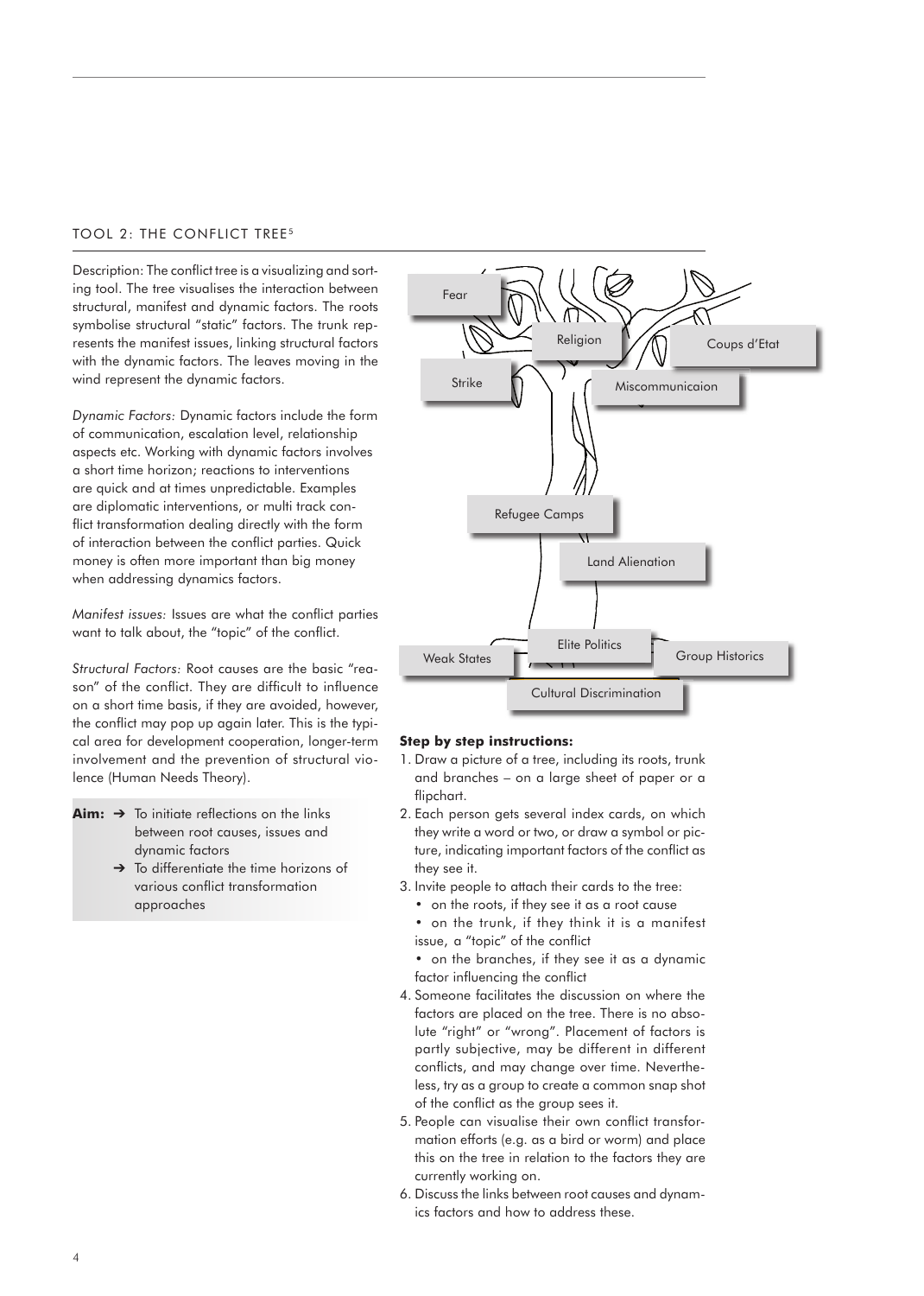# TOOL 3: CONFLICT MAP<sup>6</sup>

Description: Similar to a geographic map that simplifies terrain so that it can be summarized on one page, a conflict map simplifies a conflict, and serves to visualise 1) the actors and their "power", or their influence on the conflict, 2) their relationship with each other, and 3) the conflict theme or issues. A conflict map represents a specific view point (of the person or group mapping), of a specific conflict situation (it should not not be too complex!), at a specific moment in time, similar to a photograph.

**Aim:** ➔ To clarify relationships between actors

- → To visualize and reflect on the "power" of various actors
- ➔ To represent the conflict on one sheet of paper, to give a first conflict overview

Sudan North South Conflict

power, 3) Sharing wealth, 4) The capital, 5) The three areas: Blue nile, Nuba and Abyey Issues: 1) Security, military arrangement, 2) Sharing



### **Step by step instructions:**

- 1. Decide on the conflict you want to analyse. Set the conflict system boundaries.
- 2. Form groups of two or more people. One can make a conflict map by oneself, but in a group is better. If there are people in the group that know nothing of the conflict, they can help by asking clarifying questions, by being a person the involved actor can talk to and test ideas on.
- 3. Take a large sheet of paper and draw the actors as circles on the paper, or on cards that can be pinned on a paper, the size of the circle representing an actors' "power". Do not forget to put yourself as an actor on the page as well, if you or your organization is involved. List third parties as semi-circles.
- 4. Draw lines (see symbols below) between the circles representing the relationship between the actors.
- 5. In square boxes, or at the top of the map, list the main themes. For more details on each actor, use the Needs-Fears mapping tool.
- 6. Don't forget to add title and date to the conflict map, and if not confidential, also the name or Gos and the person mapping.

### **Possible symbols used in conflict mapping**

| $Circle =$ parties involved in the situ-<br>ation. The size of the circle symbo-<br>lized the power of the conflict party<br>in relation to the conflict. The name<br>can be written in the circle. |
|-----------------------------------------------------------------------------------------------------------------------------------------------------------------------------------------------------|
| Straight line $=$ close relationship                                                                                                                                                                |
| Double line $=$ Very good relation-<br>ship, alliance                                                                                                                                               |
| Dotted line $=$ weak, informal or<br>intermittent links                                                                                                                                             |

| $Arrow = predominant direction of$<br>influence or activity                                     |  |  |
|-------------------------------------------------------------------------------------------------|--|--|
| Zig zag line $=$ discord, conflict. Ligh-<br>ting bolts can be added to indicate<br>hot events. |  |  |
| Crossed out line = broken connection                                                            |  |  |
| Half circles or quarter circle $=$ exter-<br>nal parties, third parties                         |  |  |
| Rectangular boxes $=$ issues, topics or<br>things other than people and organi-<br>zations      |  |  |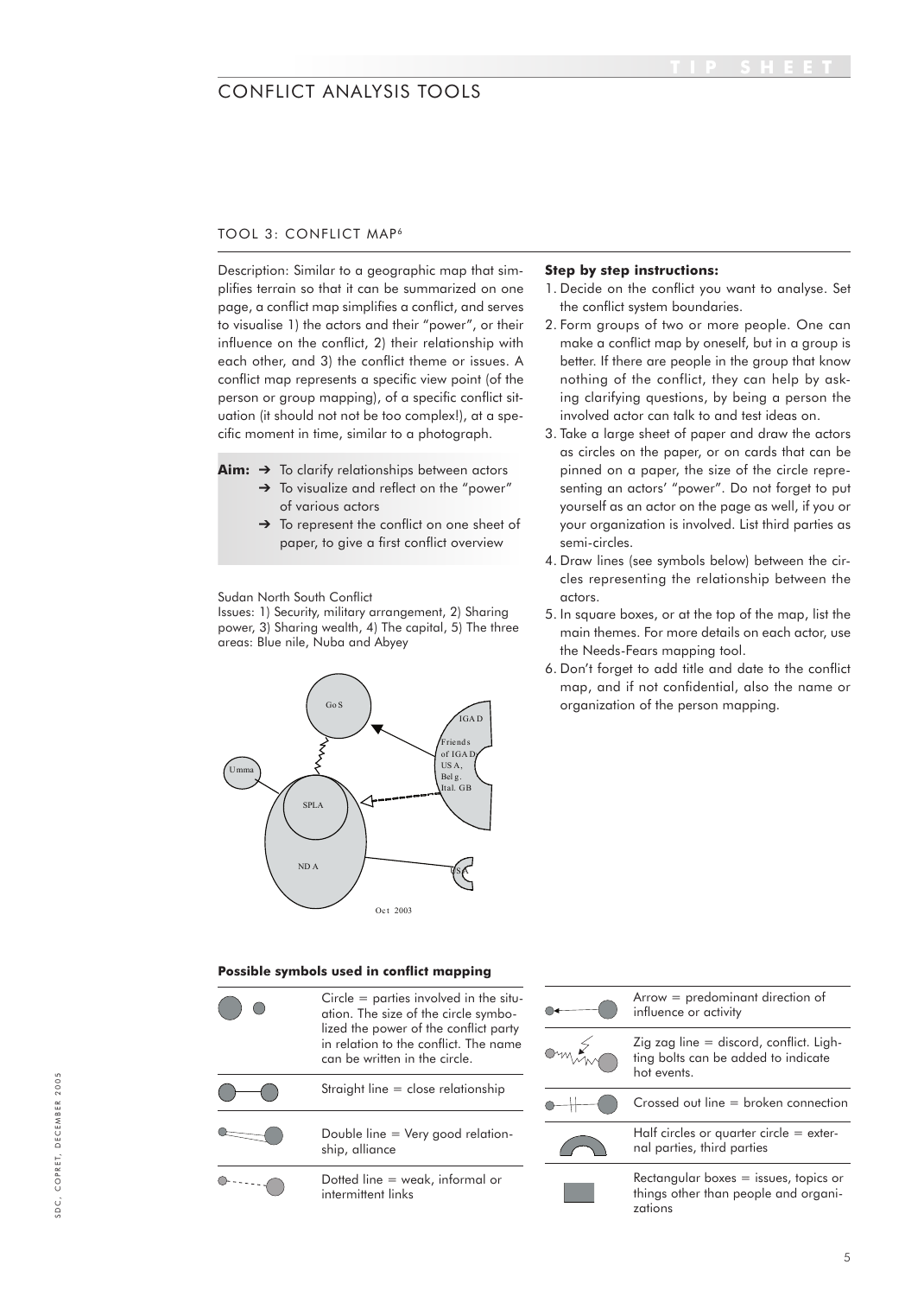## TOOL 4: GLASL'S CONFLICT ESCALATION MODEL<sup>7</sup>

**Description:** Escalation is an increase in tension in a conflict. Initially, people in a conflict start by wanting something. After escalation we not only want something, but we also want to hurt our opponent. The final level of escalation is mutual destruction. Conflict transformation understood descriptively, refers to how we create conflicts, and the energy of a conflict also that changes, "transforms" us. Prescriptively, conflict transformation is understood as our efforts to de-escalate conflicts.

The dynamics of escalation can be analysed with the following model: Glasl differentiates between nine levels of escalation. He portrays escalation as a downward movement, where conflict parties get sucked into the conflict dynamics. They are pulled into a negative downward spiral. This is not a linear movement, but one over a series of stairs and falls. Parties may stay in one phase for a while, before plummeting down to a further level of escalation. As the level of escalation increases, the intervening party has to become more forceful in its form of intervention, because the potential for self-help of the involved parties decreases. The forcefulness of an intervention therefore increases from level one, where the parties may accept a conflict management intervention based on trust, to level nine,

where parties often have to be forced to accept an intervention. Interactive forms of conflict intervention are suitable in low- or mid-level escalated conflicts where the involved parties are still willing to sit together to discuss the conflict.

- **Aim:** ➔ To find out how escalated the conflict is.
	- → To decide how to transform conflicts. The form and force of conflict intervention in a conflict has to fit the level of escalation of the conflict.

## **Step by step instructions:**

- 1. Analyse the escalation level of the conflict parties in question, using the table and graph below. Note that the level of escalation of the "group" may be different from the level of escalation of an individual member of that "group". Conflict parties may be at a different level of escalation.
- 2. Once the level of escalation is determined, assess if the planned or implemented conflict transformation effort is potentially an adequate form of intervention. Refer to the graphic.

| 1. Hardening:                    | Positions harden and there is a first confrontation. The conviction still exists<br>that the conflict can be solved in discussion. There are no fixed camps.                                                          |  |  |
|----------------------------------|-----------------------------------------------------------------------------------------------------------------------------------------------------------------------------------------------------------------------|--|--|
| 2. Debate, polemics:             | Polarisation of thinking, feeling and will. Black and white thinking.<br>Perception of superiority and inferiority.                                                                                                   |  |  |
| 3. Actions not words:            | "Speaking will not help anymore". Strategy of "fait accompli", presenting the<br>opponent with facts on the ground, physical action. Empathy is lost, there is<br>a danger of false interpretation of the other side. |  |  |
| 4. Images, coalitions:           | The parties manoeuvre each other into negative roles and fight these roles.<br>Parties seek support from people who have not been involved so far.                                                                    |  |  |
| 5. Loss of face:                 | Public and direct attack on the moral integrity of the opponent,<br>aiming at the loss of face of him/her. A major escalation step.                                                                                   |  |  |
| 6. Strategies of threats:        | Threats and counter threats. The conflict accelerates through ultimatums.                                                                                                                                             |  |  |
| 7. Limited destructive<br>blows: | The opponent is no longer seen as a human being. As a consequence of<br>dehumanization, limited destructive blows are legitimate. Values are shifted,<br>ones own "small" loss is seen as a benefit.                  |  |  |
| 8. Fragmentation:                | Destruction and fragmentation of the opponents system is ones main aim.                                                                                                                                               |  |  |
| 9. Together into the abyss:      | Total confrontation without any possibility of stepping back. The destruction<br>of oneself is accepted as the price of the destruction of the opponent.                                                              |  |  |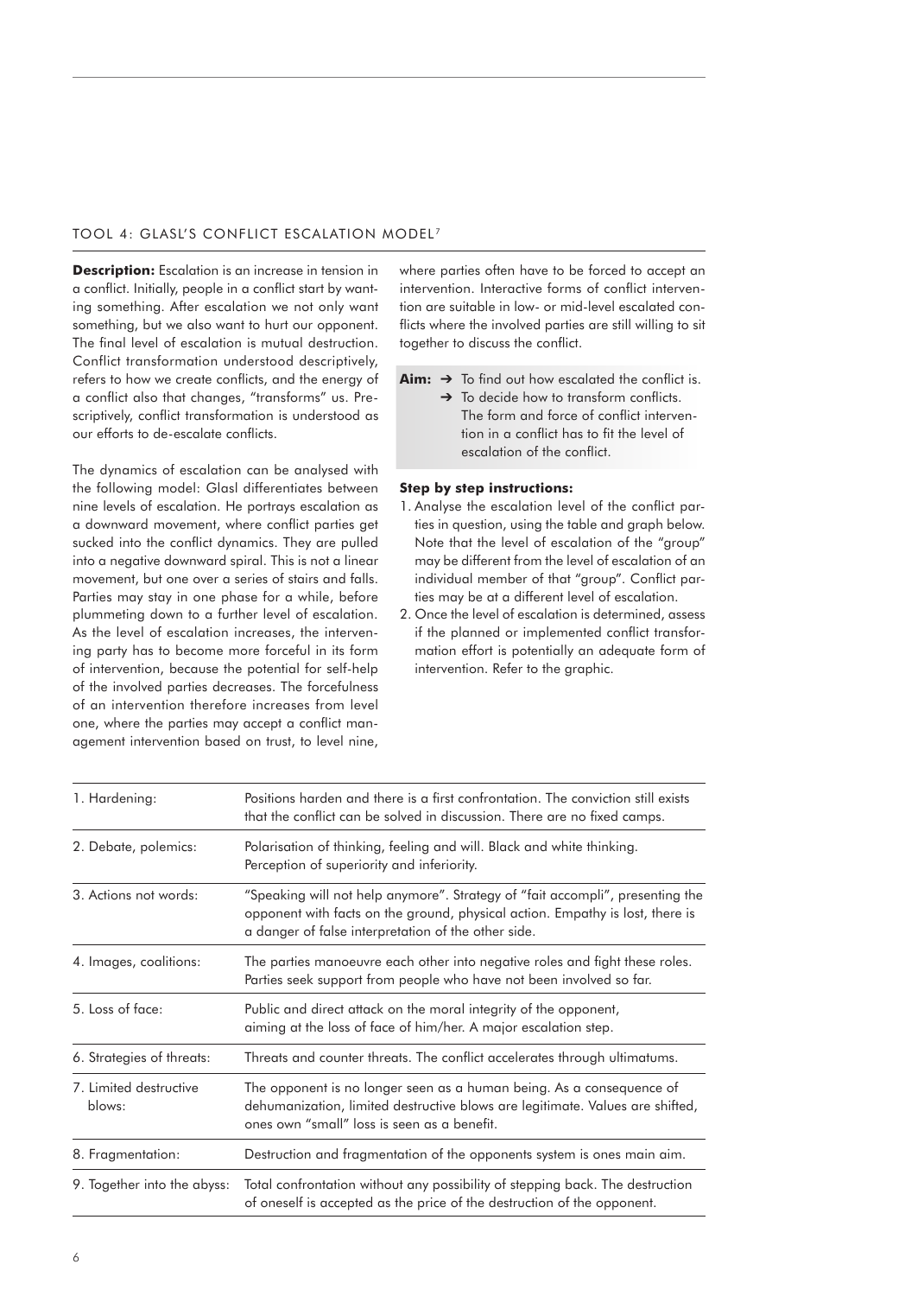

out of trust **Parties acceptance of intervention** through submission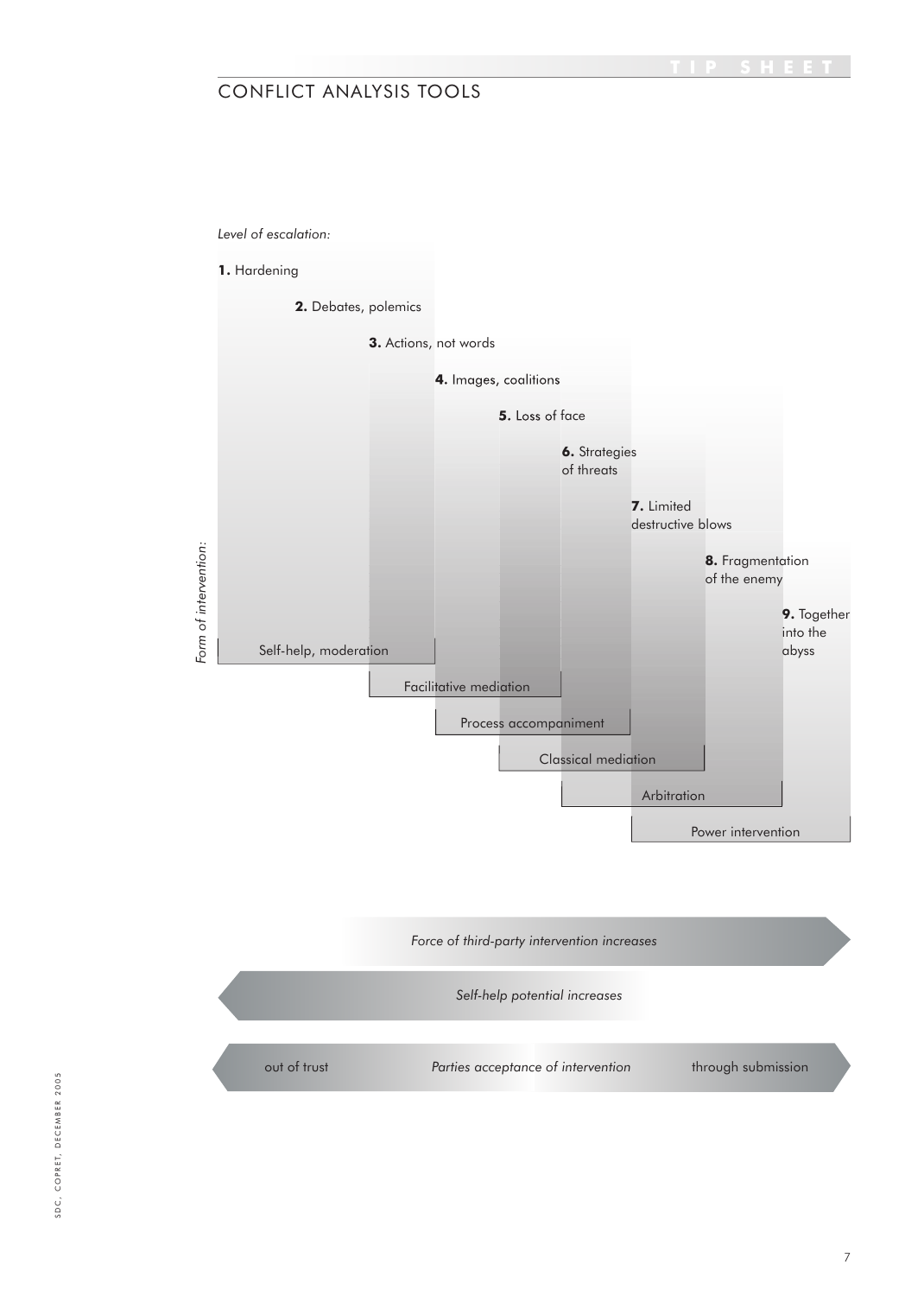### TOOL 5: INMEDIO'S CONFLICT PERSPECTIVE ANALYSIS (CPA) <sup>8</sup>

Description: CPA is a method to analyze a conflict in a step by step process, developed by Inmedio mediators for micro (interpersonal), meso (organizational) and macro area. CPA focuses on the different perspectives of the involved parties; this helps conflict parties to broaden their view. Ulterior motives become more visible and seem less threatening. CPA can be used without professional help. The CPA steps follow the phases of a mediation. The Conflict Perspective Analysis can be used: 1) when counselling among colleagues, 2) as a preparation before a mediation or 3) as a coaching tool.

- **Aim:** ➔ To separate facts from interpretations, people from problems, positions from interests/needs/fears.
	- ➔ To enable a change of perspective, to "walk in the other persons shoes", to make motivations of all actors plausible.
	- $\rightarrow$  To broaden perspectives.
	- → To elaborate hypotheses on new options, without taking the ownership of the conflict or solutions of the conflict away from the involved parties.

### **Step by step instructions:**

CPA is described here as a tool for counselling among colleagues. The setting: a colleague is involved in a conflict, he/she wants your help to deal constructively with it:

- 1. Presentation: The person involved in the conflict describes the situation. What is it all about from their point of view? This should not take more than 10 minutes. For the rest of the time, the person concerned is silent, except if he/she has something important to add or is asked for an input. The effect of this first phase is to inform the "outsider" colleagues and to relieve the person concerned by being actively listened to, by the acceptance and recognition of colleagues.
- 2. Actors: The next step consists of the "outsider" colleagues identifying who is involved in the conflict. Analysis is easier with few actors. Focus on the main parties, possible stakeholders and potential third parties. List them on cards, place them on the floor or stick them on a flip chart.
- 3. Facts: What has happened? Who did what? Who said what? This step should be completely free of interpretations and perceptions. The aim of phase 3 is to focus on observable facts only, things that cold be recorded on video, facts that are not debated by one or the other of the conflict parties. Write each fact or "O-Sound" (original sound =

direct quotation) on a separate card, place it under the relevant actors listed in phase 2.

- 4. Background interests and motivations: What are the motivations behind the "facts" of phase 3? What are the interests of the actors, why did they say or do this or that? In this phase interpretations and hypotheses are sought. Possible interests, wishes, needs and emotions of the parties should be brought forward. The "outsider" colleagues should step into the shoes of the conflict parties and express their interests from their point of view, begin with "I, conflict party A, feel…". Sentences which help to express "needs and wishes" are 'I would like you to' or 'It would be important for me to…'. Also, the concerns, fears and emotions, such as 'I am afraid…', 'If you do…. I feel…', are important. Motivations may be contradictory, list all of them! Look for plausible motivations: there are often "good" motivations for "bad" behavior. If you find different motivations for party A and B, you can list them separately under the two parties' names. If they are similar, they can be placed in the middle. The main aim of this phase is to understand each side, to "walk in his/her shoes for a few miles". Don't forget that all your work during this phase is hypothetical, empathy is needed.
- 5. Options: Only when the parties' motivations have become plausible during phase 4, is a brainstorming on possible options and next steps suitable. Questions such as 'which options cover as many interests/needs of the participants as possible' or 'which options get rid of as many fears of the participants as possible' are helpful. To broaden the possibilities, the question 'how can we implement the conflict parties' interests differently than if we follow what the conflict parties originally demanded (their positions)' is useful. Think of at least two options for each issue. Remember the brainstorming rules: all ideas are good, no corrections, no editing, no comments.
- 6. Reality check: Phase 6 is the place for editing and assessing. Possible concerns about the raised options can be thought through. What are the parties fears concerning possible next steps? Is there a need for optimisation of the proposed options?
- 7. New discoveries/Conclusion: The process of the CPA is wrapped up. The person who is involved in the conflict should give their opinion on whether it was possible for them to gain better insight into the other conflict parties perspectives, and on the added value of the CPA for them personally.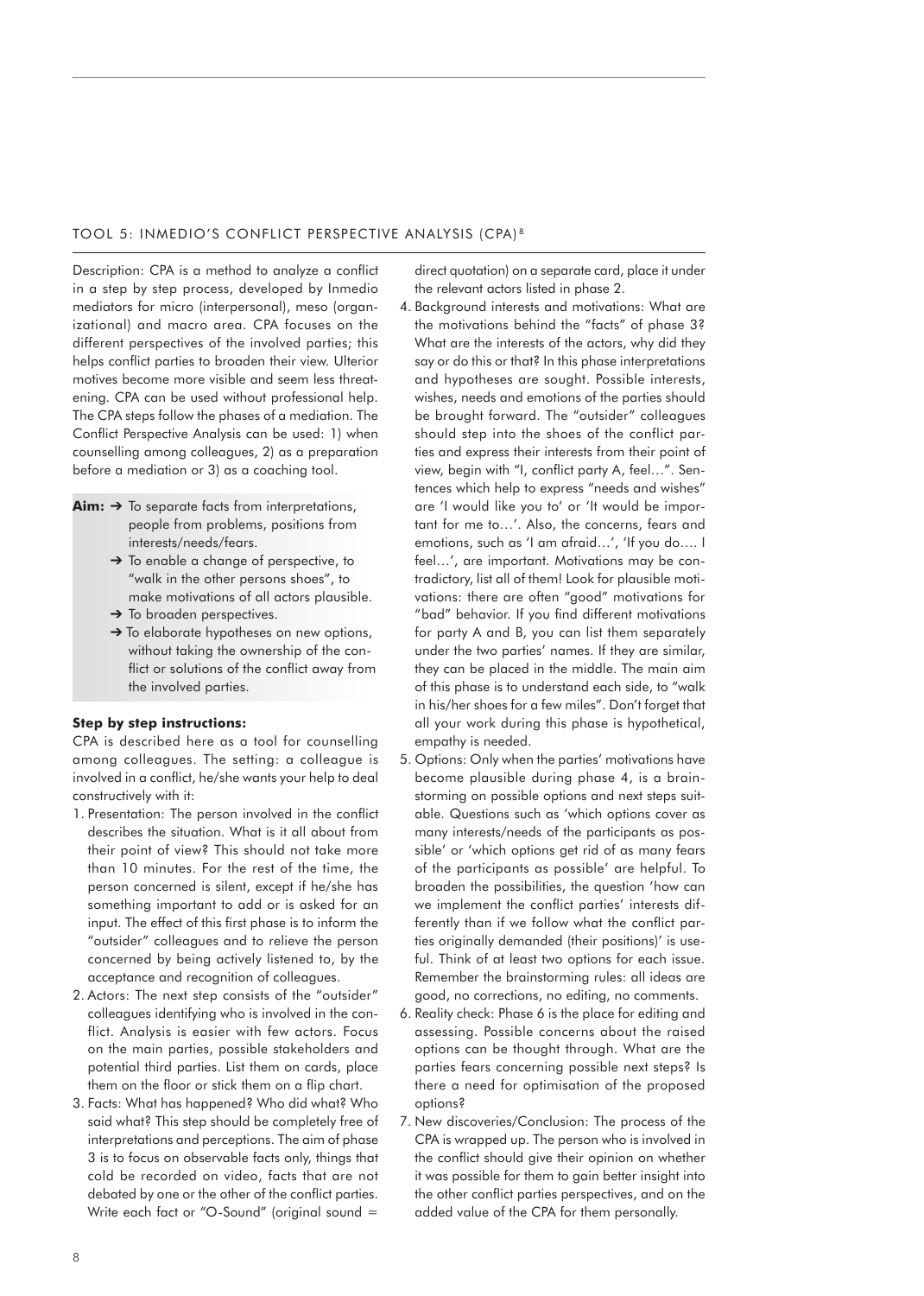# **Example of how a CPA can be visualised on cards Conflict at a fair:**

| <b>Actors</b>            | Gym Club                                                                                  |                                                                           | Boy scouts                                                                  |
|--------------------------|-------------------------------------------------------------------------------------------|---------------------------------------------------------------------------|-----------------------------------------------------------------------------|
| <b>Facts</b>             | Destroyed scouts tent                                                                     |                                                                           | Put tent up near Gym<br>club's market stand                                 |
| Interests,<br>motivation | We feel threatened by<br>presence of scouts<br>We would like to be<br>informed about tent | We do not want a bad<br>reputation in the village<br>because of the fight | We want the cost of<br>tent paid<br>We want to sell our<br>cake at the fair |
| <b>Options</b>           | Joint activity to show<br>unitiy of groups                                                | Share cost of new tent<br>Insurance pays for the<br>tent                  | Official<br>clarification of the<br>misunderstanding                        |
| <b>Reality check</b>     | Insurance will not<br>cover tent                                                          |                                                                           |                                                                             |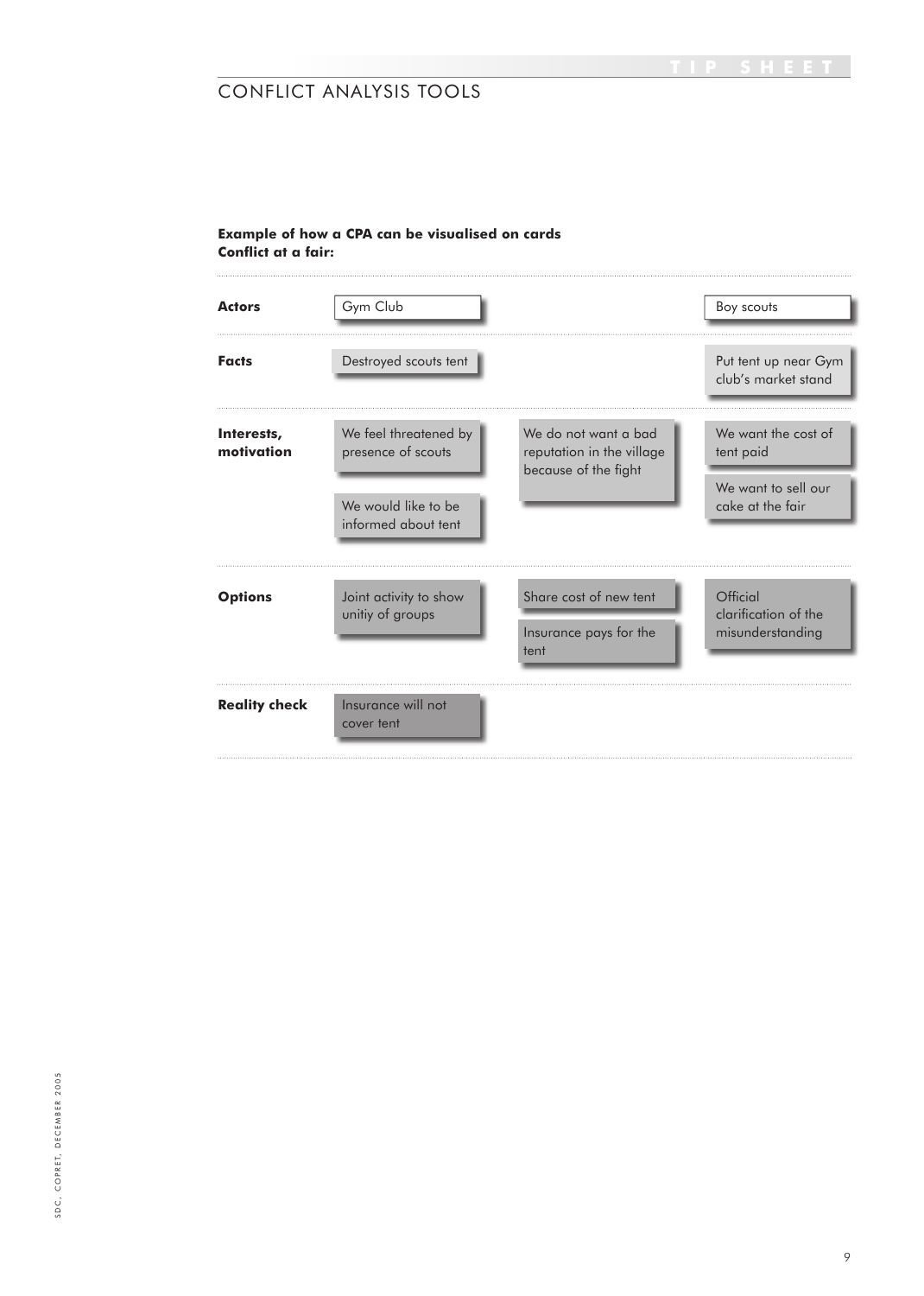### TOOL 6: NEEDS-FEARS MAPPING

Description: The Needs-Fears Mapping is an actor oriented clarification tool. For each actor, the issues, interests/expectations/needs, fears, means and options are listed in a table. This enables comparison and quick reference. The table is comparable to the CPA tool. It can be used 1) to analyse a conflict by one actor, writing the points for the other actors hypothetically, 2) by a third party to clarify her/his perception of the actors hypothetically, 3) during mediation an abbreviated table can be used, e.g. with issues and interests. By seeing one's issues and interests written down on a flip chart or pin board, a conflict party has some assurance that his/her point has been heard, 4) it can be used as a conflict perspective change exercise, when each actor fills in the

table for the other actors, and they then exchange about "self" and "foreign" images. A certain degree of trust and understanding is needed for this last version to work.

- **Aim:** ➔ To clarify in a comparable format the various actors' attributes
	- ➔ To leave deadlocked positions, and focus on needs and fears, and possible options to deal with these
	- To help people understand each others perceptions
	- $\rightarrow$  To stimulate discussion

| <b>Parties</b>                       | <b>Issues</b>                                            | <b>Interest/Needs</b>                                       | <b>Fears</b>                                                       | <b>Means</b>                                                                                    | <b>Options</b>                                                                        |
|--------------------------------------|----------------------------------------------------------|-------------------------------------------------------------|--------------------------------------------------------------------|-------------------------------------------------------------------------------------------------|---------------------------------------------------------------------------------------|
| Irrigation<br>farmers                | Financing of irriga-<br>tion scheme                      | Income generation                                           | Scheme will be<br>stopped, they will<br>have to leave their<br>iob | Political lobbying,<br>shooting the cows<br>or pastoralists                                     | Join the dialogue<br>process, suggest<br>employment of pas-<br>toralists on the farms |
| <b>Pastoralists</b>                  | Access to water<br>for their herds                       | Livelihood and<br>survival                                  | Their herds cannot<br>survive, they<br>will have to migrate        | Political lobbying,<br>pushing the herds<br>into the irrigated<br>area, shooting the<br>farmers | Join the dialogue<br>process suggest a<br>corridor to the water                       |
| Development<br>Cooperation<br>agency | Implementation of<br>project in a "Do no<br>harm" manner | Wish to fullfill man-<br>date, income and<br>status at home | Project fails and the<br>agency is blamed                          | Financial incentives.<br>convening power                                                        | Bringing parties<br>together to discuss<br><i>issues</i>                              |
| Government                           | Economic growth<br>without social unrest                 | Re-election,<br>popularity                                  | Civil unrest, lack of<br>development                               | Financial, political<br>and legal means                                                         | Influence the dia-<br>logue process, com-<br>pensation fund                           |

The following example is about a conflict over a planned irrigation scheme:

### **Step by step instructions:**

- 1. Draw a table with the following columns: Issues, interests/needs, fears, means and options.
- 2. a) A conflict party or third party fills the table in as a conflict analysis tool, the table is not viewed by the other conflict parties.

 b) In a moderated workshop setting, each conflict party fills in the table for their own situation. The joint table is discussed in the group. The facilitator clarifies the importance of focusing on interests (why people want something) and not positions (what people say they want). The options don't necessarily need to be realisable in the near future.

 c) In a mediated workshop setting, each conflict party fills the table in for the other parties. This helps to switch perspective. It makes the actors walk in someone else's shoes for a moment. Trust is needed, else stereotype pictures may dominate.

3. In the case of b) and c), discuss the table in the plenum. Allowing each conflict party to respond to the "self" and "foreign" image.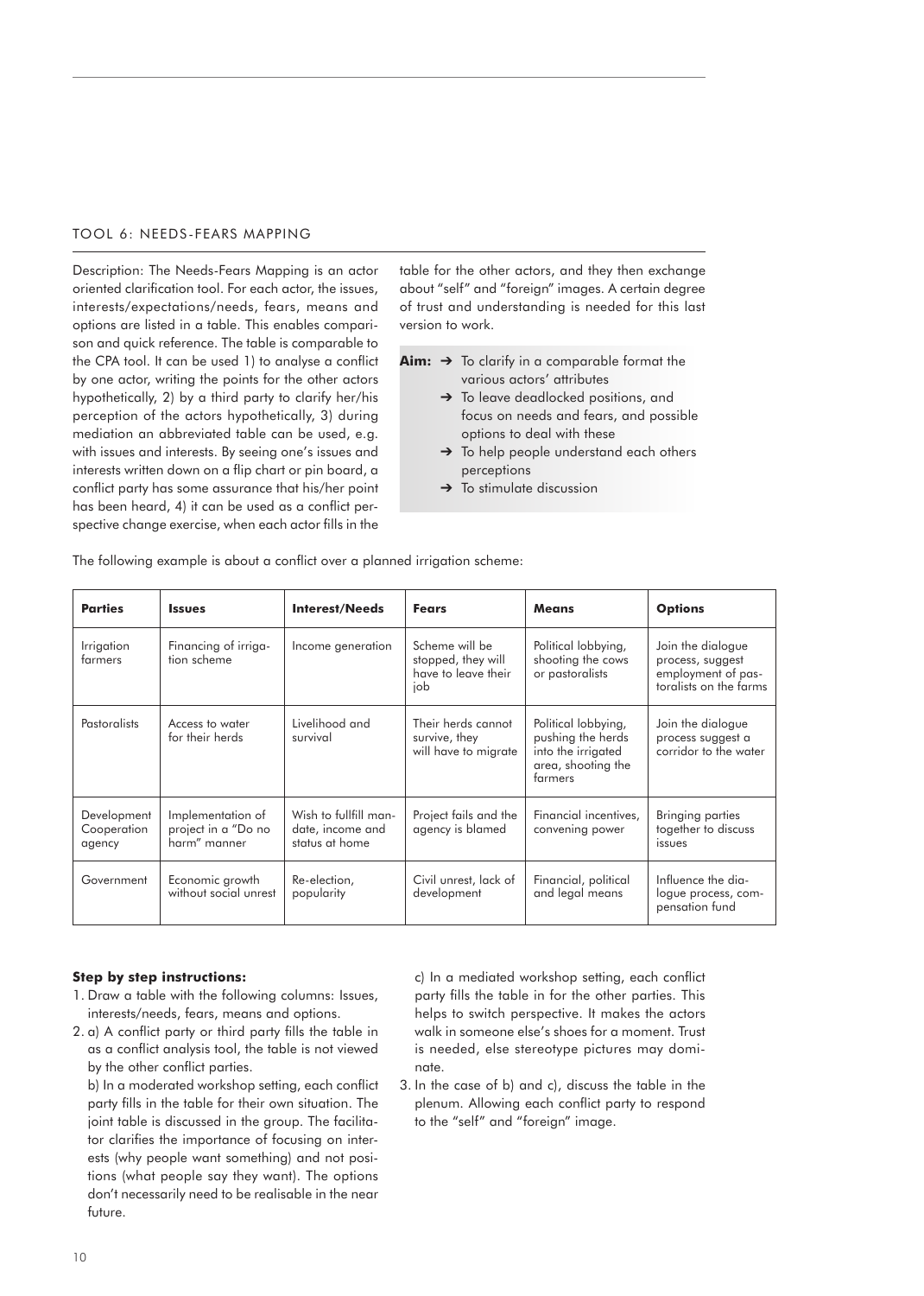# TOOL 7: MULTI-CAUSAL ROLE MODEL

Description: The concept differentiates structural from actor-oriented factors by synthesizing system and actor approaches. Disputes have their roots in psycho-sociological, socioeconomic, political, and international conditions. There is normally a "syndrome of factors" that causes violence.

- **Aim:** ➔ To trace causal mechanisms, patterns, to distinguish between the different quality and role of the various factors that lead to conflicts.
	- → To analyze both the content as well as the dynamics of a specific conflict.
	- $\rightarrow$  To facilitate the location of entry points for conflict transformation, to differentiate between short term and long term commitment needs.

### **Step by step instructions:**

- 1. Focusing on your conflict, differentiate between the following factors:
- a) Reasons, the basic or root causes and structural factors of the conflict, perceived by the actor as "historical problems". Reasons are related to a conflict parties' interests and needs, but also to their perception of history, trauma, injustice etc. They affect content and dynamics of the conflict.
- b) Targets are the aims of the conflict parties, what the conflict parties say they are fighting about,

the positions and expressed interests of the conflict parties. Targets affect the content of the conflict.

- c) Channels are lines of political, social, economic or national cleavage, that group people together, that form group-identity. Channels affect content and dynamics of a conflict. The channels are often not directly related to the root cause of the conflict.
- d) Triggers initiate a new level of conflict. In violent conflicts, for example, a trigger causes an actor who previously preferred non-violent solutions, to now favor violent action. The trigger influences the dynamics of a conflict. Triggers are hard to identify in advance, and are not easily influenced by a third party.
- e) Catalysts influence the rate, intensity and duration of a conflict once the conflict is underway, affecting content and dynamics of a conflict. Catalysts and channels together may transform reasons over time, for example when two groups begin by fighting over resources, and end up by fighting over ethnicity.
- 2. Once you have identified the various factors, situate the reasons, triggers, channels, catalysts, targets in a graph and link them with arrows.
- 3. On separate cards, see which conflict transformation efforts are addressing which factors and where there is need for a change or further efforts.